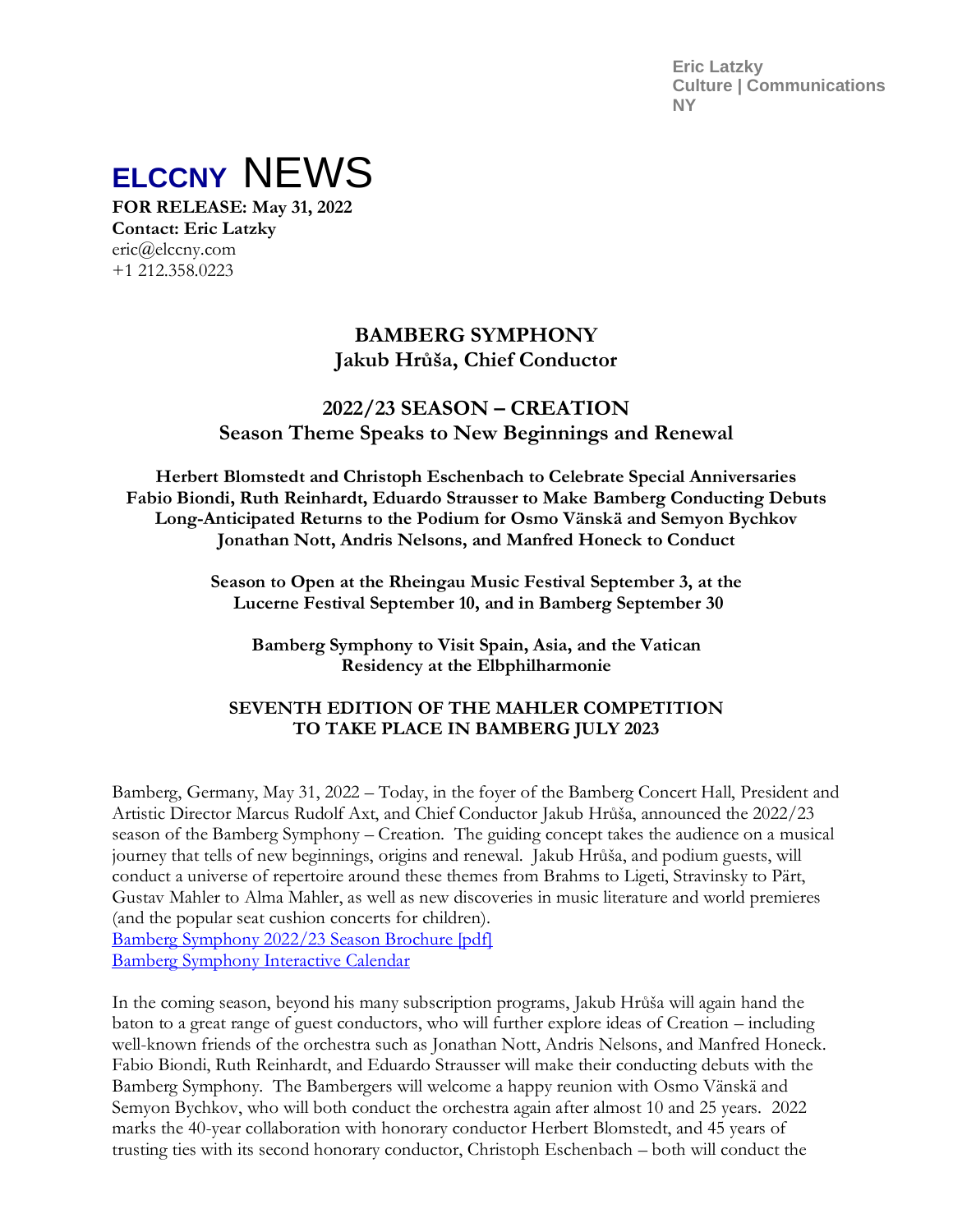Bamberg Symphony in the coming season. Together, they have conducted more than 350 concerts with the Bambergers, and the star conductors remain closely connected to the ensemble.

At this moment in time, after the disruption of the past two years, it is no coincidence that the Bamberg Symphony chose the theme of Creation for the 2022/23 season. Programs throughout the season tell the story of beginnings, blossoming and becoming, spanning a musical arc from the early classic to the modern to the present. Themes such as religion and myths, the act of creation, incarnation, prosperity and decay, climate, the divine – and the creative power of art – infuse the season's musical journey. Marcus Rudolf Axt emphasizes the range of the programs: "We touch on the subject of creation from a different perspective every evening. Perhaps this will raise climate awareness in one or the other, perhaps focus attention on the creative process of composing, perhaps you will see the almost unreal beauty of this city in a different way."

The orchestra will kick off the season on September 3, 2022, at the Rheingau Music Festival in Kloster Eberbach, with Bruckner's Symphony No. 8 under the baton of Christoph Eschenbach, and on September 10 at the Lucerne Festival, with the music of Alma and Gustav Mahler, conducted by Jakub Hrůša. The season at home in Bamberg will open on September 30, in the Bamberg Concert Hall, with the Chief Conductor and a panorama of works ranging from Richard Strauss' Also sprach Zarathustra, to Igor Stravinsky's Concerto for Violin and Orchestra in D major, to Richard Wagner's Tannhäuser Overture. In addition to tours of Spain and Asia, and a guest performance in the Vatican, the Bamberg Symphony will perform in a mini-residency at Hamburg's Elbphilharmonie during the 2022/23 season

July 2023 marks the seventh edition of The Mahler Competition. Since this conducting competition was held for the first time in 2004, more than 1,200 young conductors from all over the world have applied. Noted winners from previous years include Gustavo Dudamel, who won the first Gustav Mahler Conducting Competition in 2004, and Lahav Shani, who emerged as the competition winner in 2013. For both, participation in the Mahler Competition marked the start of international conducting careers.

The family and school concerts in February 2023 offer an award-winning concert format, which combines classical music with multi-media technology, under the title The Sound of Climate and focuses on the topic of sustainability. In the coming season, the orchestra has created various new partnerships with Bayerischer Rundfunk. The Bavarian Radio Symphony Orchestra conducted by Christian Thielemann will be visiting Bamberg on July 2, 2023, as part of a subscription exchange. The sing-along concert with the Bavarian Radio Choir will take place on May 21, 2023.

### **Jakub Hrůša**

Jakub Hrůša has been principal conductor of the Bamberg Symphony since September 2016. He is the fifth Chief conductor in the orchestra's history. "Even before I had the chance to conduct this jewel among European orchestras, I had been a huge admirer," says Jakub Hrůša. "They embody orchestral culture in the fullest sense of the word. Since the orchestra's roots are in Prague, we breathe the same musical air, so to speak, share the same cultural background, and are very close artistically and historically. With the Bamberg Symphony, every phrase can turn to be a little miracle, and every concert is a transfiguration." [Full bio \[pdf\]](https://www.bamberger-symphoniker.de/fileadmin/user_upload/pdfs/00_Biography_Jakub_Hru__s__a_english_2021.pdf)

### **Bamberg Symphony**

The Bamberg Symphony is the only orchestra of world renown that is not based in a vibrant metropolis. The "magnetic effect" of the orchestra goes outwards: as a touring orchestra, the symphony orchestra carries the rhythm and musical echo of its hometown, a UNESCO World Heritage Site, all over the world. Since its founding, Bamberg's sound image has been shaped by